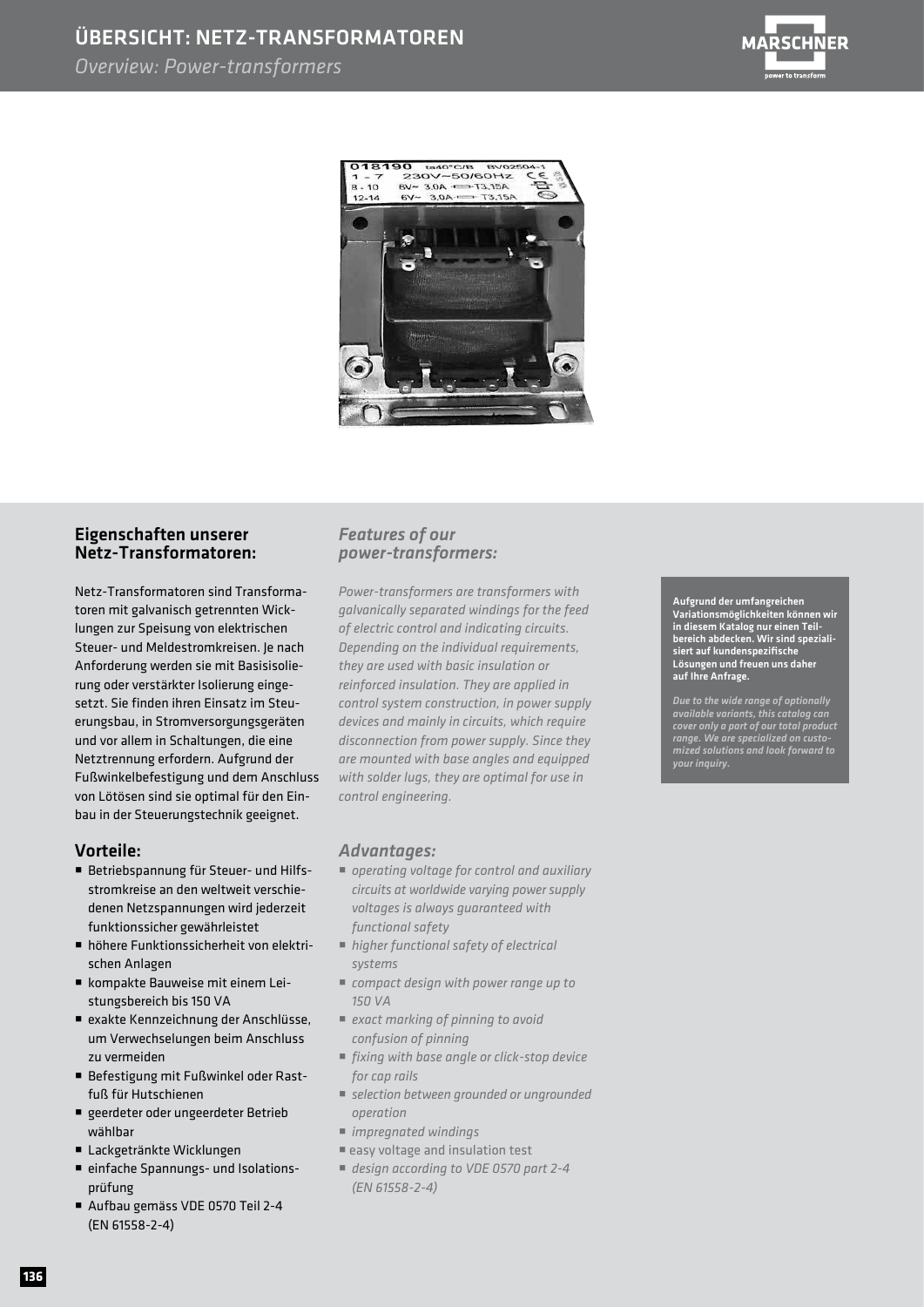## EI54/EI60-NETZ-TRANSFORMATOREN

### *EI54/EI60-power-transformers*



Typ/*Type* **EI54** Netztransformator Vakuumgetränkt Temperaturklasse ta40°C/B nach VDE 0570 / EN 61558 Offener getränkter Transformator getrennte Wicklungen Fusswinkel zur Befestigung geeignet zum Einbau bis IP20 Vorbereitet für Schutzklasse I



**Power transformer** *Vacuumimpregnated Temperatureclassta40°C/B* according to VDE 0570 / EN 61558

open type, impregnated transformer *separatewindings baseanglesforfixing appropriateforinstallationuptoIP20 preparedforsafetyclassI*





**IIIIIIIIII**III

Abmessungen in mm - *Dimensions in mm* 

 $\mathbf{C} \in \Theta$ 

| <b>Bestell Nr.</b> | Primär<br>M | Sekundär<br>M | <b>Strom</b><br>M | <b>Ausführung</b>     | :Einbaumaße<br>[mm] |      | <b>NAI</b> | [g]        | Leistung   Cul - Gewicht   ges. Gewicht<br>$\left[\mathbf{g}\right]$ |
|--------------------|-------------|---------------|-------------------|-----------------------|---------------------|------|------------|------------|----------------------------------------------------------------------|
| Order No.          | Primary     | Secondarv     | Current           | version               | dimensions          |      | power      | Cul-weight | Total-weight                                                         |
|                    |             |               |                   |                       |                     |      |            |            |                                                                      |
| NT54.18/17008      | 230         | 2x12          |                   | Lötösen / solder lugs | 44,8                | 33,6 | 12         | 80         | 370                                                                  |
|                    |             |               |                   |                       |                     |      |            |            |                                                                      |

Typ/*Type*

**EI60**

Netztransformator Vakuumgetränkt Temperaturklasse ta40°C/B nach VDE 0570 / EN 61558

Offener getränkter Transformator getrennte Wicklungen Fusswinkel zur Befestigung geeignet zum Einbau bis IP20 Vorbereitet für Schutzklasse I



Abmessungen in mm - *Dimensions in mm* 

Ø3.0

Nennleistung/*Nominalpower* **24-36VA** *Powertransformer Vacuumimpregnated Temperatureclassta40°C/B* according to VDE 0570 / EN 61558

*opentype,impregnatedtransformer separatewindings baseanglesforfixing appropriateforinstallationuptoIP20 prepared for safety class I* 



Spezifische Kundenwünsche auf Anfrage gerne möglich (z.B. Leistung / Spannung / Rastfuß)

*Customized versions optionally available upon request (e.g. power / voltage / click stop device)*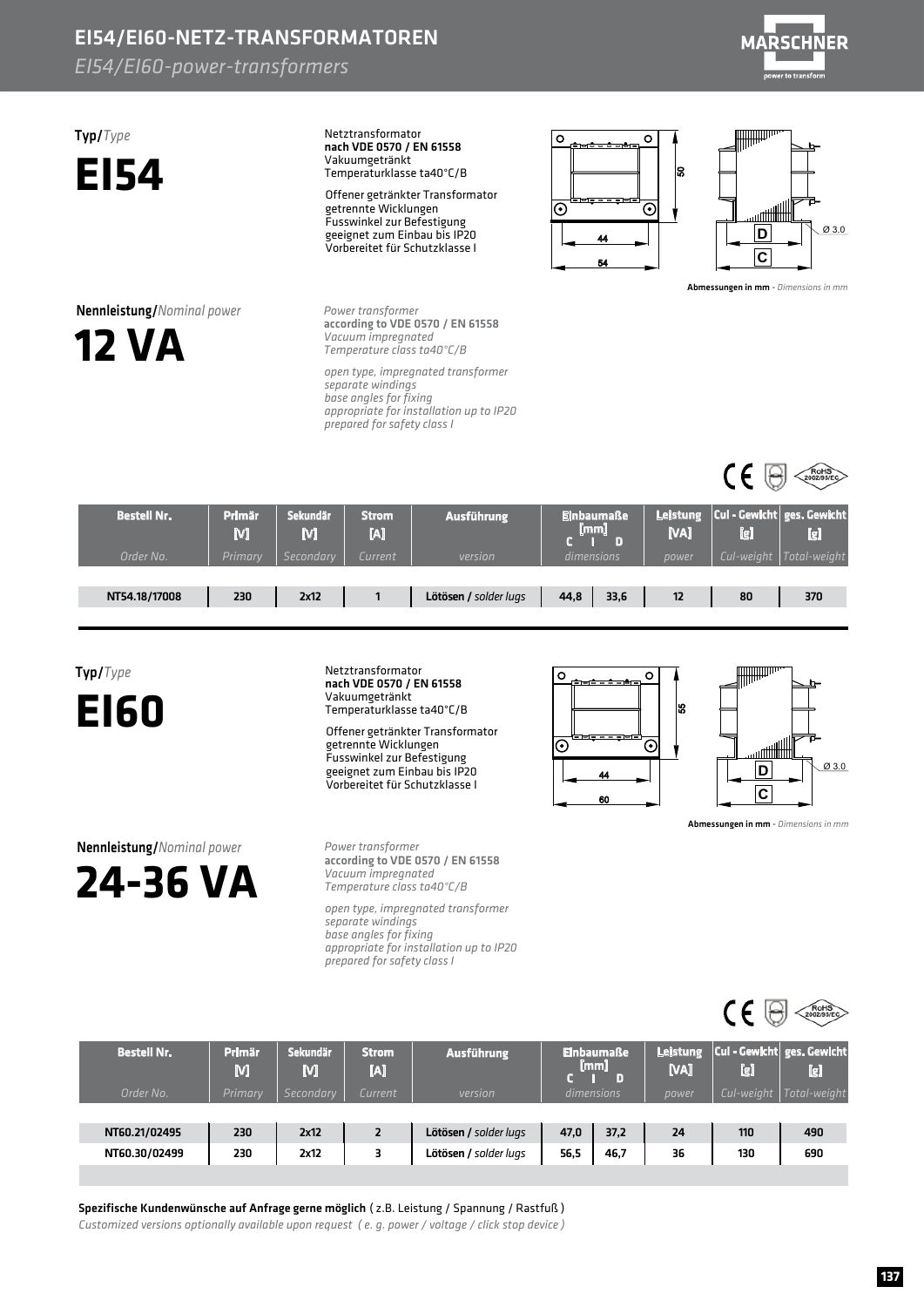# EI66/EI78-NETZ-TRANSFORMATOREN

### *EI66/EI78-power-transformers*



#### Typ/*Type* **EI66** Netztransformator Vakuumgetränkt Temperaturklasse ta40°C/B nach VDE 0570 / EN 61558 Offener getränkter Transformator getrennte Wicklungen Fusswinkel zur Befestigung geeignet zum Einbau bis IP20 Vorbereitet für Schutzklasse I

**Nennleistung/***Nominal power* 



**Power transformer** *Vacuumimpregnated Temperatureclassta40°C/B* according to VDE 0570 / EN 61558

open type, impregnated transformer *separatewindings baseanglesforfixing appropriateforinstallationuptoIP20 preparedforsafetyclassI*





**IIIIIIII**III

Abmessungen in mm - *Dimensions in mm* 

 $\mathsf{CE}$ 

| <b>Bestell Nr.</b> | <b>Primär</b><br>M | Sekundär<br>M | <b>Strom</b><br>M | <b>Ausführung</b>     | <b>Einbaumaße</b><br>[mm] |      | Leistung<br>[VA] | $ $ Cul - Gewicht $ $ ges. Gewicht<br>ū | $\left[\mathbf{g}\right]$ |
|--------------------|--------------------|---------------|-------------------|-----------------------|---------------------------|------|------------------|-----------------------------------------|---------------------------|
| Order No.          | Primary            | Secondarv     | Current           | version               | dimensions                |      | power            | Cul-weight                              | Total-weight              |
|                    |                    |               |                   |                       |                           |      |                  |                                         |                           |
| NT66.30/19094      | 230                | 2x12          |                   | Lötösen / solder lugs | 60,0                      | 48,8 | 48               | 170                                     | 850                       |
|                    |                    |               |                   |                       |                           |      |                  |                                         |                           |

Typ/*Type*

**EI78**

Netztransformator Vakuumgetränkt Temperaturklasse ta40°C/B nach VDE 0570 / EN 61558

Offener getränkter Transformator getrennte Wicklungen Fusswinkel zur Befestigung geeignet zum Einbau bis IP20 Vorbereitet für Schutzklasse I



Abmessungen in mm - Dimensions in mm

Ø4.0

Nennleistung/*Nominalpower* **72-108VA**

*Powertransformer Vacuumimpregnated Temperatureclassta40°C/B* according to VDE 0570 / EN 61558

*opentype,impregnatedtransformer separatewindings baseanglesforfixing appropriateforinstallationuptoIP20 preparedforsafetyclassI*



Spezifische Kundenwünsche auf Anfrage gerne möglich (z.B. Leistung / Spannung / Rastfuß) *Customized versions optionally available upon request (e. g. power / voltage / click stop device)*